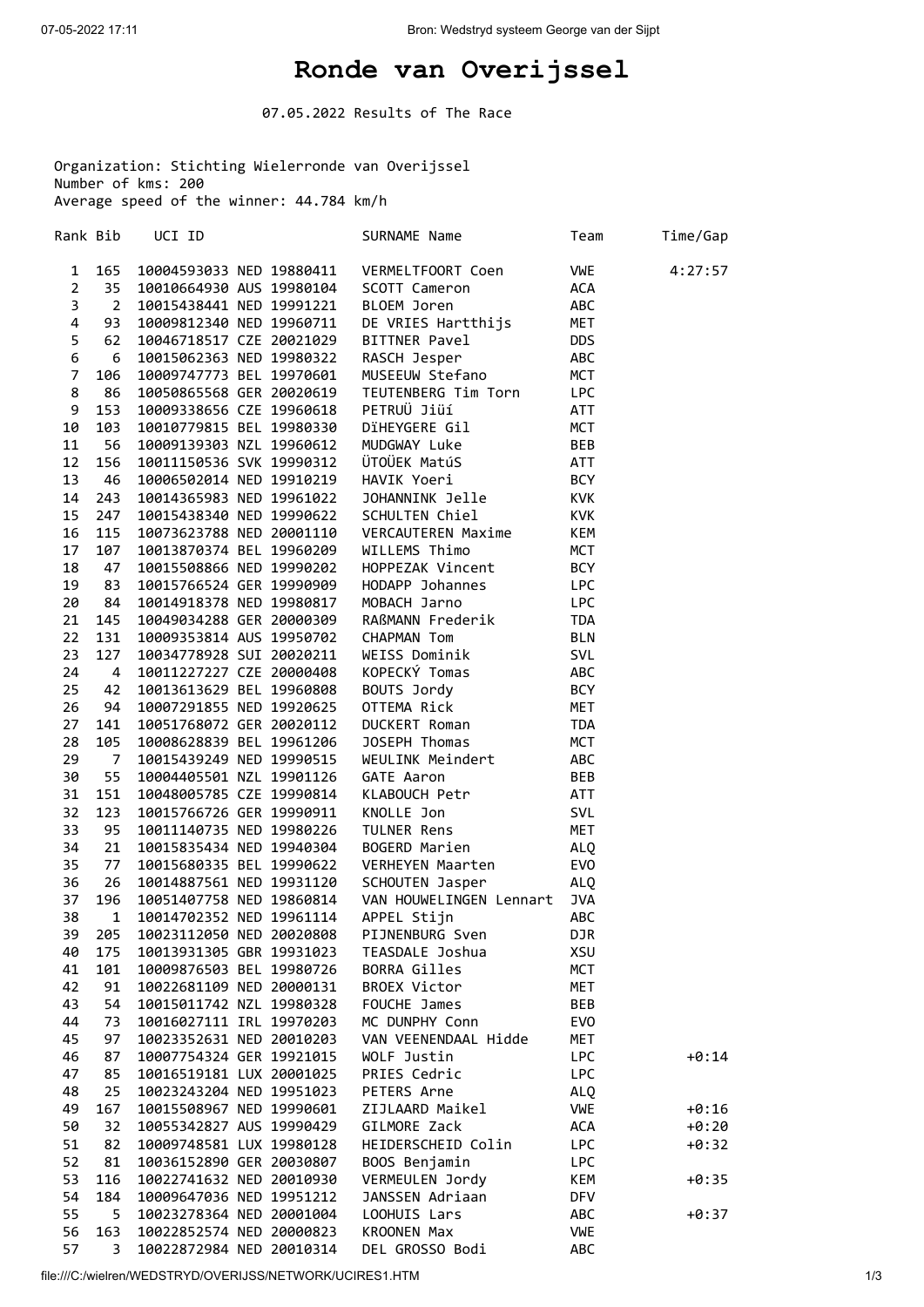| 07-05-2022 17:11 |                 |                                                      | Bron: Wedstryd systeem George van der Sijpt |                          |                                              |  |  |  |
|------------------|-----------------|------------------------------------------------------|---------------------------------------------|--------------------------|----------------------------------------------|--|--|--|
| 58               | 203             | 10015791883 NED 19990824                             | DE LENG Mathijs                             | DJR.                     | $+0:42$                                      |  |  |  |
| 59               | 166             | 10009495674 NED 19960526                             | WOLFFENBUTTEL Nils                          | VWE                      | $+1:48$                                      |  |  |  |
| 60               | 155             | 10056004346 CZE 20030105                             | SPORYSCH Daniel                             | ATT                      |                                              |  |  |  |
| 61               | 15              | 10006422895 CZE 19910528                             | KELEMEN Pavel                               | ACS                      | $+1:54$                                      |  |  |  |
| 62               | 187             | 10014984763 NED 19951212                             | NOOIJEN Kevin                               | <b>DFV</b>               | $+1:57$                                      |  |  |  |
| 63               | 161             | 10015682153 NED 19990328                             | DE JONG Timo                                | <b>VWE</b>               | $+2:26$                                      |  |  |  |
| 64               | 164             | 10009803549 NED 19930725                             | VAN DER MEER Nick                           | <b>VWE</b>               |                                              |  |  |  |
| 65               | 92              | 10013000105 NED 19941125                             | DE LANGE Thijs                              | <b>MET</b>               |                                              |  |  |  |
| 66               | 67              | 10022680503 NED 20010722                             | VAN UDEN Casper                             | <b>DDS</b>               |                                              |  |  |  |
| 67               | 65              | 10051778984 GER 20030401                             | KÄRSTEN Moritz                              | <b>DDS</b>               | $+3:54$                                      |  |  |  |
| 68               | 172             | 10016111377 POR 19980813                             | GONÇALVES Bernardo                          | XSU                      |                                              |  |  |  |
| 69               | 45              | 10054834888 NED 19980712                             | DISSEL Bram                                 | <b>BCY</b>               |                                              |  |  |  |
| 70               | 71              | 10016735009 IRL 19990406                             | KEOGH Cian                                  | <b>EVO</b>               |                                              |  |  |  |
| 71               | 174             | 10045810757 FIN 20000808                             | SILLANKORVA Jaakko                          | XSU                      |                                              |  |  |  |
| 72               | 185             | 10022768409 NED 19960510                             | KROEZE Danny                                | <b>DFV</b>               |                                              |  |  |  |
| 73               | 102             | 10016139568 BEL 19990302                             | CAETHOVEN Kenneth                           | <b>MCT</b>               |                                              |  |  |  |
| 74               | 33              | 10011128611 AUS 19960112                             | LYONS Angus                                 | ACA                      | $+4:02$                                      |  |  |  |
| 75               | 27              | 10023419622 NED 20000714                             | VLIEK Mike                                  | ALQ                      |                                              |  |  |  |
| 76<br>77         | 53              | 10054377978 NZL 20010624<br>10086775372 AUS 20020630 | CURRIE Logan<br>TREZISE Declan              | <b>BEB</b><br><b>ACA</b> | $+4:12$                                      |  |  |  |
| 78               | 36<br>52        | 10009979361 NZL 19960912                             | CHRISTENSEN Ryan                            | <b>BEB</b>               | $+4:21$<br>$+5:13$                           |  |  |  |
| 79               | 34              | 10066472666 AUS 19961201                             | RICHARDS Kane                               | <b>ACA</b>               | $+15:13$                                     |  |  |  |
| 80               | 104             | 10053246011 BEL 20020925                             | DECKERS Angel                               | <b>MCT</b>               | $+20:23$                                     |  |  |  |
| 81               | 63              | 10023345759 NED 20030824                             | BRINKMAN Joost                              | <b>DDS</b>               |                                              |  |  |  |
| 82               | 75              | 10017415524 IRL 19980318                             | MC LAUGHLIN Mitchell                        | EVO                      |                                              |  |  |  |
| 83               | 186             | 10053969568 NED 19951214                             | LUIJK André                                 | <b>DFV</b>               |                                              |  |  |  |
| 84               | 212             | 10023426389 NED 19991113                             | DE HAAN Sven                                | <b>NWV</b>               |                                              |  |  |  |
| 85               | 12 <sub>2</sub> | 10015836242 CZE 19961001                             | BRÜÁK Jan                                   | ACS                      |                                              |  |  |  |
| 86               | 192             | 10013427410 NED 19940427                             | BODE Hermen                                 | <b>JVA</b>               |                                              |  |  |  |
| 87               | 232             | 10060898402 NED 19870824                             | EDELENBOS Glenn                             | OWC                      |                                              |  |  |  |
| 88               | 14              | 10047403173 CZE 20010712                             | HORÁK Dominik                               | ACS                      |                                              |  |  |  |
| 89               | 225             | 10023435685 NED 20031011                             | LOUWERENSEN Tijn                            | IJS                      |                                              |  |  |  |
| 90               | 64              | 10087838130 AUS 20021017                             | EDDY Patrick                                | <b>DDS</b>               |                                              |  |  |  |
| 91               | 37              | 10011160135 AUS 19990528                             | WIGGINS Craig                               | <b>ACA</b>               |                                              |  |  |  |
| 92               | 242             | 10023409316 NED 20030805                             | HUITING Eskil                               | <b>KVK</b>               |                                              |  |  |  |
| 93               | 246             | 10011398490 NED 19920511                             | PLENDER Jasper                              | KVK                      |                                              |  |  |  |
| 94               | 137             | 10015536552 AUS 19970906                             | WHITE Nicholas                              | <b>BLN</b>               |                                              |  |  |  |
| 95               | 22              | 10015438542 NED 19991205                             | BOOTSVELD Jelle                             | <b>ALQ</b>               |                                              |  |  |  |
|                  |                 | 96 41 10064978563 BEL 20020319                       | BOONS Jente                                 | <b>BCY</b>               |                                              |  |  |  |
| 97               | 51              | 10011156701 NZL 19980820                             | BATT Ethan                                  | BEB                      |                                              |  |  |  |
| 98               | 44              | 10010735557 NED 19970522                             | <b>BURGER Sven</b>                          | <b>BCY</b>               |                                              |  |  |  |
| 99               | 211             | 10015611829 NED 19930711                             | BAKKER Björn                                | <b>NWV</b>               |                                              |  |  |  |
| 100              | 197             | 10022723646 NED 20011128                             | WILSHAUS Serginho                           | <b>JVA</b>               |                                              |  |  |  |
|                  | 13              | 10059648516 CZE 19990329                             | HABERMANN Richard                           | ACS                      | Did Not Finish<br>AB                         |  |  |  |
|                  | 16              | 10047394382 CZE 20030101                             | OTTA Josef                                  | ACS                      | Did Not Finish<br>AB                         |  |  |  |
|                  | 17<br>23        | 10009386449 CZE 19950325<br>10006058743 NED 19890904 | RYBA Jan                                    | ACS                      | Did Not Finish<br>AB<br>Did Not Finish<br>AB |  |  |  |
|                  | 24              | 10014285353 NED 19950530                             | EEFTING Roy<br>LOWIK Robin                  | ALQ<br>ALQ               | Did Not Finish<br>AB                         |  |  |  |
|                  | 31              | 10112349727 AUS 20010414                             | GILMORE Brady                               | ACA                      | Did Not Finish<br>AB                         |  |  |  |
|                  | 43              | 10006900421 NED 19921213                             | BÜCHLI Matthijs                             | <b>BCY</b>               | Did Not Finish<br>AB                         |  |  |  |
|                  | 57              | 10010750715 NZL 19981119                             | <b>SEXTON Thomas</b>                        | <b>BEB</b>               | Did Not Finish<br>AB                         |  |  |  |
|                  | 61              | 10048292745 DEN 20020820                             | ANDRESEN Tobias                             | <b>DDS</b>               | Did Not Finish<br>AB                         |  |  |  |
|                  | 72              | 10007524049 USA 19921015                             | <b>FRANCK Eamon Lucas</b>                   | <b>EVO</b>               | Did Not Finish<br>AB                         |  |  |  |
|                  | 76              | 10017533540 IRL 20021030                             | MORIARTY Tom                                | <b>EVO</b>               | Did Not Finish<br>AB                         |  |  |  |
|                  | 111             | 10023364048 NED 20001003                             | HOOGEVEEN Niels                             | KEM                      | Did Not Finish<br>AB                         |  |  |  |
|                  | 112             | 10014763481 NED 19981117                             | STEENBAKKERS Jordi                          | KEM                      | Did Not Finish<br>AB                         |  |  |  |
|                  | 113             | 10023123669 NED 20030402                             | VAN GORP Mat                                | KEM                      | Did Not Finish<br>AB                         |  |  |  |
|                  | 121             | 10054069804 GER 20020319                             | BORRESCH Julian                             | SVL                      | AB<br>Did Not Finish                         |  |  |  |
|                  | 122             | 10086723337 GBR 20020712                             | MACKIE Ewan                                 | SVL                      | Did Not Finish<br>AB                         |  |  |  |
|                  | 124             | 10087318875 GER 20030629                             | KOECH Silas                                 | SVL                      | DNS Did Not Start                            |  |  |  |
|                  | 125             | 10036205333 GER 20000205                             | VOEGE Lennart                               | SVL                      | Did Not Finish<br>AB                         |  |  |  |
|                  | 126             | 10036230591 GER 20020401                             | NEFFGEN Tim                                 | SVL                      | Did Not Finish<br>AB                         |  |  |  |
|                  | 132             | 10015604957 AUS 19980329                             | CHRISTIE-JOHNSTONAlasta                     | <b>BLN</b>               | Did Not Finish<br>AB                         |  |  |  |
|                  | 134             | 10092323267 AUS 20010523                             | EDDY Samual                                 | <b>BLN</b>               | Did Not Finish<br>AB                         |  |  |  |
|                  | 135             | 10051911148 RSA 19990110                             | VAN DER MERWEJuan-Pierr                     | <b>BLN</b>               | Did Not Finish<br>AB                         |  |  |  |
|                  | 142             | 10008894981 USA 19880123                             | GREENBERG Cory                              | <b>TDA</b>               | Did Not Finish<br>AB                         |  |  |  |
|                  | 143             | 10045978889 GER 20010210                             | MESSERSCHMIDTJonas Fabi                     | <b>TDA</b>               | Did Not Finish<br>AB                         |  |  |  |
|                  | 144             | 10036423480 GER 20020814                             | KOLSCHEFSKY Tim-Oliver                      | <b>TDA</b>               | Did Not Finish<br>AB                         |  |  |  |
|                  | 152             | 10036208363 GER 20000406                             | HEMING Mika                                 | ATT                      | Did Not Finish<br>AB                         |  |  |  |